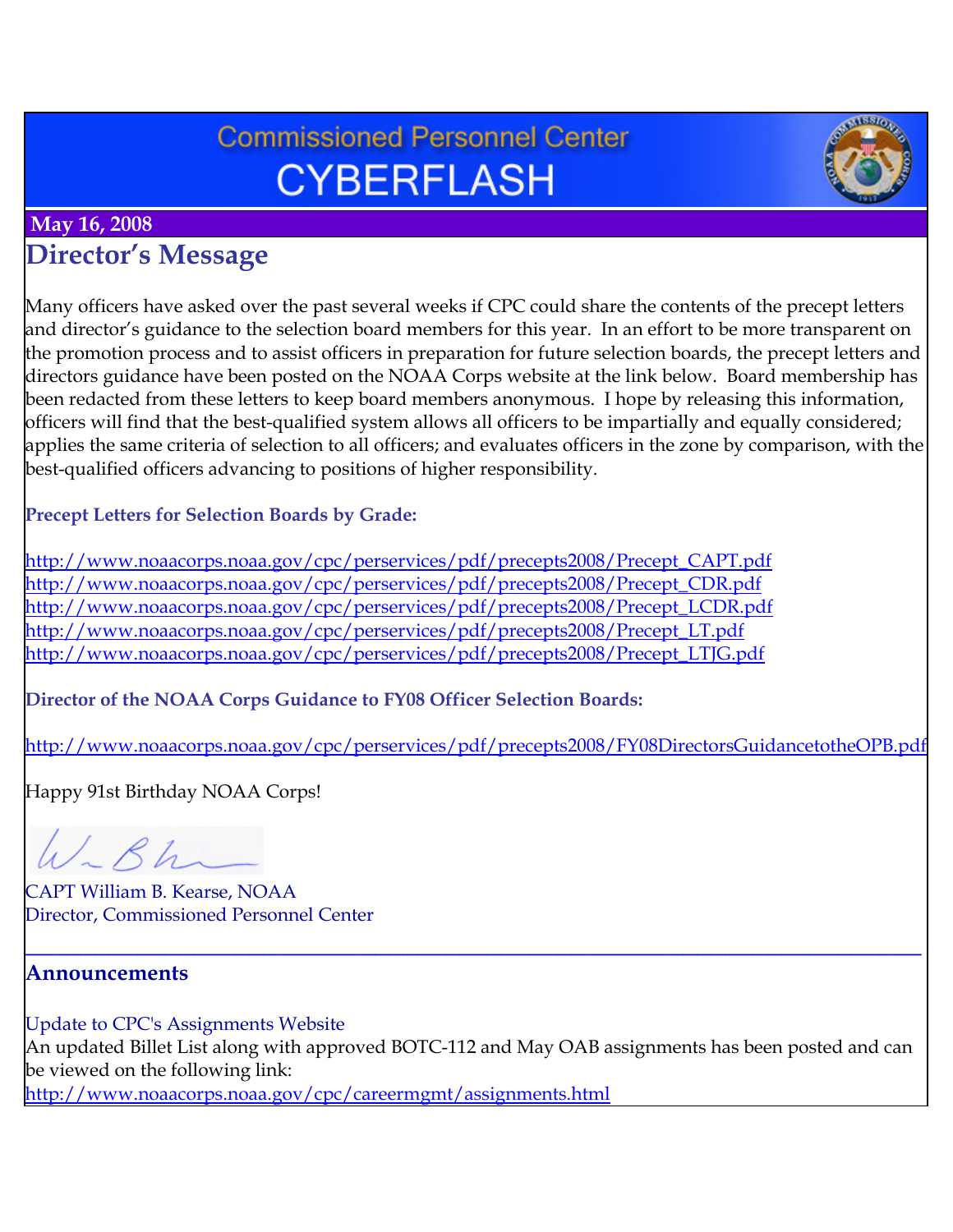If you should have any questions regarding the information, please feel free to contact LCDR John T. Caskey at 301-713-7748 or [john.caskey@noaa.gov](mailto:john.caskey@noaa.gov)

#### **The Transportation Worker Identification Credential (TWIC) for MERCHANT MARINERS**

All credentialed U.S. merchant mariners must obtain a TWIC (no later than September 25, 2008). This includes all persons holding a Coast Guard-issued merchant mariner's license, merchant mariner's document (MMD), Standards of Training, Certification and Watchkeeping (STCW) Certificate, or certificate of registry (COR). With the implementation of TWIC, the Coast Guard MMD would primarily serve as proof of the bearer's professional qualifications. The Coast Guard has drafted a supplementary proposed rule (published in the same Federal Register edition as the TWIC final rule) that proposes to combine the elements of all four current merchant mariner professional credentials into one certificate called the Merchant Mariner Credential (MMC). The Coast Guard and TSA are streamlining the process for the two credentials to reduce costs, duplication of effort, and processing time for mariners. If the MMC proposed rulemaking is finalized as currently written, the Coast Guard would

 begin issuing the MMC in September of 2008 and would phase in the replacement of mariner's current credentials over a period of five years. Mariners would be issued their credential in the form of an MMC at the time they renew their current credential, or when applying for a new credential. The proposed rulemaking would not affect the validity of a mariner's current credential.

The fee for TWIC will be \$132.50 and it is valid for five years. Workers with current, comparable background checks will pay a reduced fee of \$105.25. If workers are eligible to pay the lower price, their TWIC will expire 5 years from the date of the comparable credential (additional information is provided in the next question). The cost of a replacement TWIC, if the original is lost, stolen or damaged is \$60.

The following website will help address questions regarding the TWIC program: [http://www.tsa.gov/what\\_we\\_do/layers/twic/index.shtm](http://www.tsa.gov/what_we_do/layers/twic/index.shtm)

### Approved Retirements

The following officers have approved retirements. Be sure to thank them for their service to NOAA and nation and wish them the best the next time you see these officers!

> LCDR Stephen J. Thumm July 1, 2008 CDR Thomas E. Strong July 1, 2008 CAPT Stephen A. Kozak January 1, 2009 CAPT John W. Humphrey, Jr. January 1, 2009 CAPT Sean R. White July 1, 2009